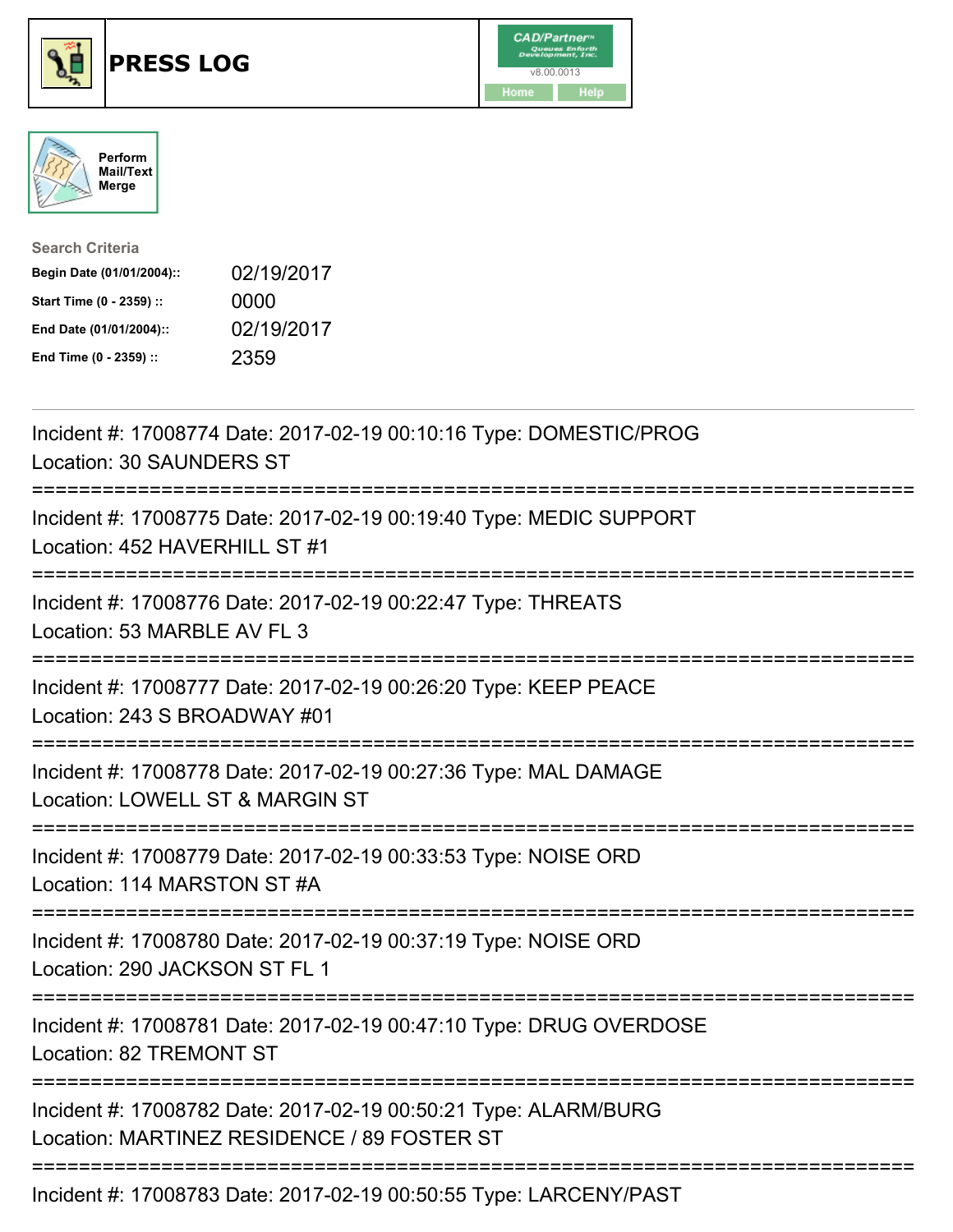Location: 368 BROADWAY

=========================================================================== Incident #: 17008784 Date: 2017-02-19 01:08:21 Type: FIGHT Location: ABBOTT ST & SHAWSHEEN RD =========================================================================== Incident #: 17008785 Date: 2017-02-19 01:11:48 Type: SHOPLIFTING Location: CUMBERLAND FARMS / 320 S BROADWAY =========================================================================== Incident #: 17008786 Date: 2017-02-19 01:13:59 Type: NOISE ORD Location: 151 BEACON AV #11 =========================================================================== Incident #: 17008787 Date: 2017-02-19 01:14:35 Type: LOUD NOISE Location: 12 ACTON ST #210 =========================================================================== Incident #: 17008788 Date: 2017-02-19 01:31:26 Type: SHOTS FIRED Location: BUSWELL ST & EUTAW ST =========================================================================== Incident #: 17008789 Date: 2017-02-19 01:33:22 Type: DOMESTIC/PROG Location: 108 NEWBURY ST =========================================================================== Incident #: 17008790 Date: 2017-02-19 01:40:17 Type: NOISE ORD Location: TOW / 13 BIRCH ST =========================================================================== Incident #: 17008791 Date: 2017-02-19 01:42:59 Type: M/V STOP Location: ERVING AV & JACKSON ST =========================================================================== Incident #: 17008792 Date: 2017-02-19 01:53:13 Type: DISORDERLY Location: 15 RIVERVIEW PL =========================================================================== Incident #: 17008794 Date: 2017-02-19 01:59:53 Type: DISTURBANCE Location: 259 ANDOVER ST FL 2 =========================================================================== Incident #: 17008795 Date: 2017-02-19 01:59:54 Type: CK WELL BEING Location: 58 MYRTLE ST =========================================================================== Incident #: 17008793 Date: 2017-02-19 02:00:08 Type: SUS PERS/MV Location: E HAVERHILL ST & HAVERHILL ST =========================================================================== Incident #: 17008796 Date: 2017-02-19 02:01:28 Type: THREATS Location: 180 SARATOGA ST =========================================================================== Incident #: 17008797 Date: 2017-02-19 02:09:02 Type: MEDIC SUPPORT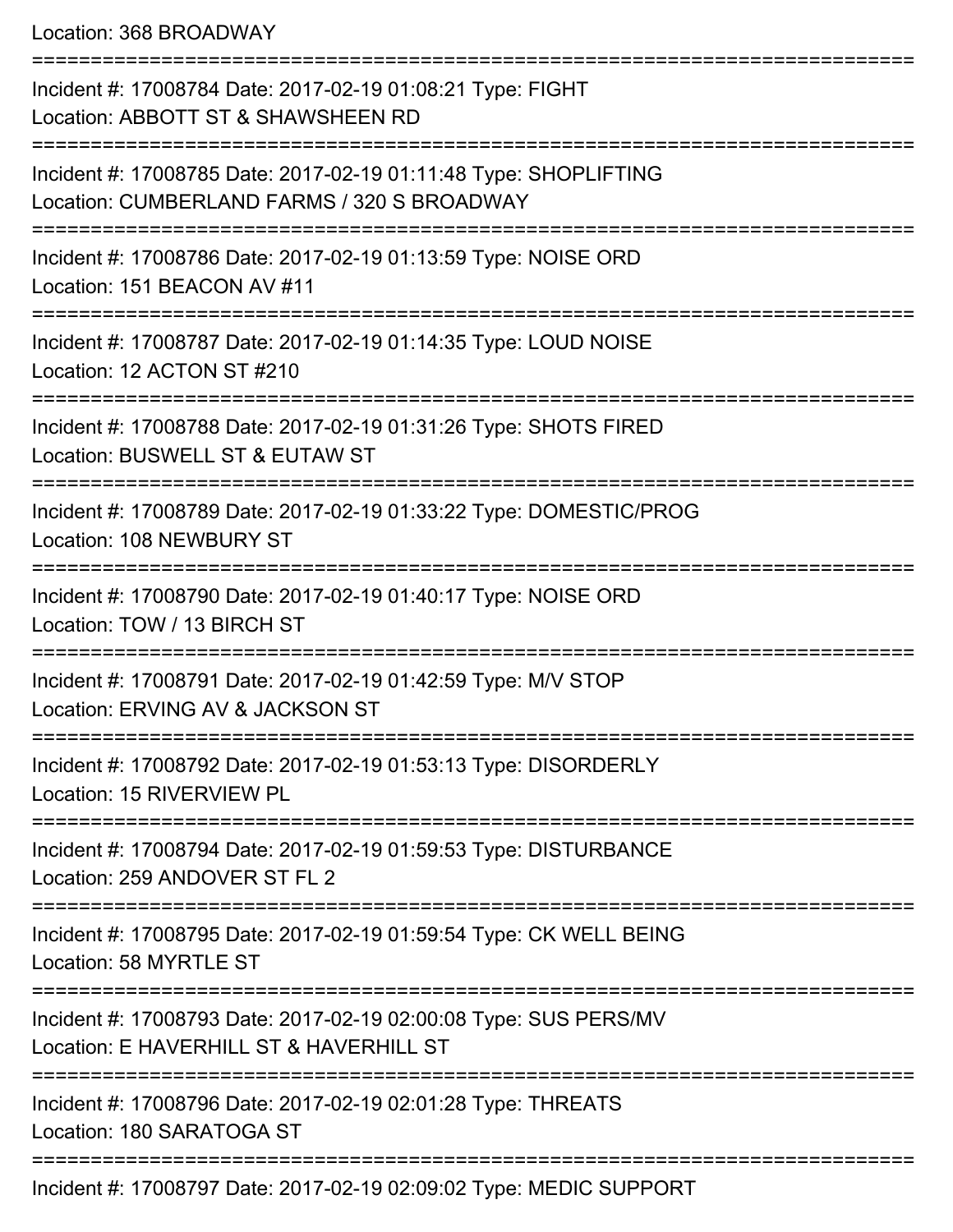| Incident #: 17008798 Date: 2017-02-19 02:13:05 Type: M/V STOP<br>Location: 9 MERRIMACK VIEW CT               |
|--------------------------------------------------------------------------------------------------------------|
| Incident #: 17008799 Date: 2017-02-19 02:15:09 Type: M/V STOP<br><b>Location: MERRIMACK VIEW CT</b>          |
| Incident #: 17008800 Date: 2017-02-19 02:18:16 Type: THREATS<br>Location: 189 SARATOGA ST                    |
| Incident #: 17008801 Date: 2017-02-19 02:26:21 Type: M/V STOP<br>Location: WINTHROP AV                       |
| Incident #: 17008802 Date: 2017-02-19 02:34:16 Type: M/V STOP<br>Location: HAVERHILL ST & WEST ST            |
| Incident #: 17008803 Date: 2017-02-19 02:35:09 Type: NOISE ORD<br>Location: CARLOS BODEGA / 24 BENNINGTON ST |
| Incident #: 17008804 Date: 2017-02-19 02:39:48 Type: ASSSIT OTHER PD<br>Location: TRANSLATE / METHUEN PD     |
| Incident #: 17008805 Date: 2017-02-19 02:45:13 Type: M/V STOP<br>Location: ACTON ST & BROADWAY               |
| Incident #: 17008806 Date: 2017-02-19 02:50:20 Type: M/V STOP<br>Location: HAVERHILL ST & WEST ST            |
| Incident #: 17008807 Date: 2017-02-19 02:51:57 Type: NOISE ORD<br>Location: 47 BENNINGTON ST                 |
| Incident #: 17008808 Date: 2017-02-19 02:55:43 Type: DK (DRUNK)<br>Location: 29 SHAW ST                      |
| Incident #: 17008809 Date: 2017-02-19 02:58:48 Type: DISTURBANCE<br>Location: 21 PLEASANT PL FL 2            |
| Incident #: 17008810 Date: 2017-02-19 03:00:37 Type: DISORDERLY<br>Location: 25 CRESCENT ST                  |
| Incident #: 17008811 Date: 2017-02-19 03:01:11 Type: NOISE ORD                                               |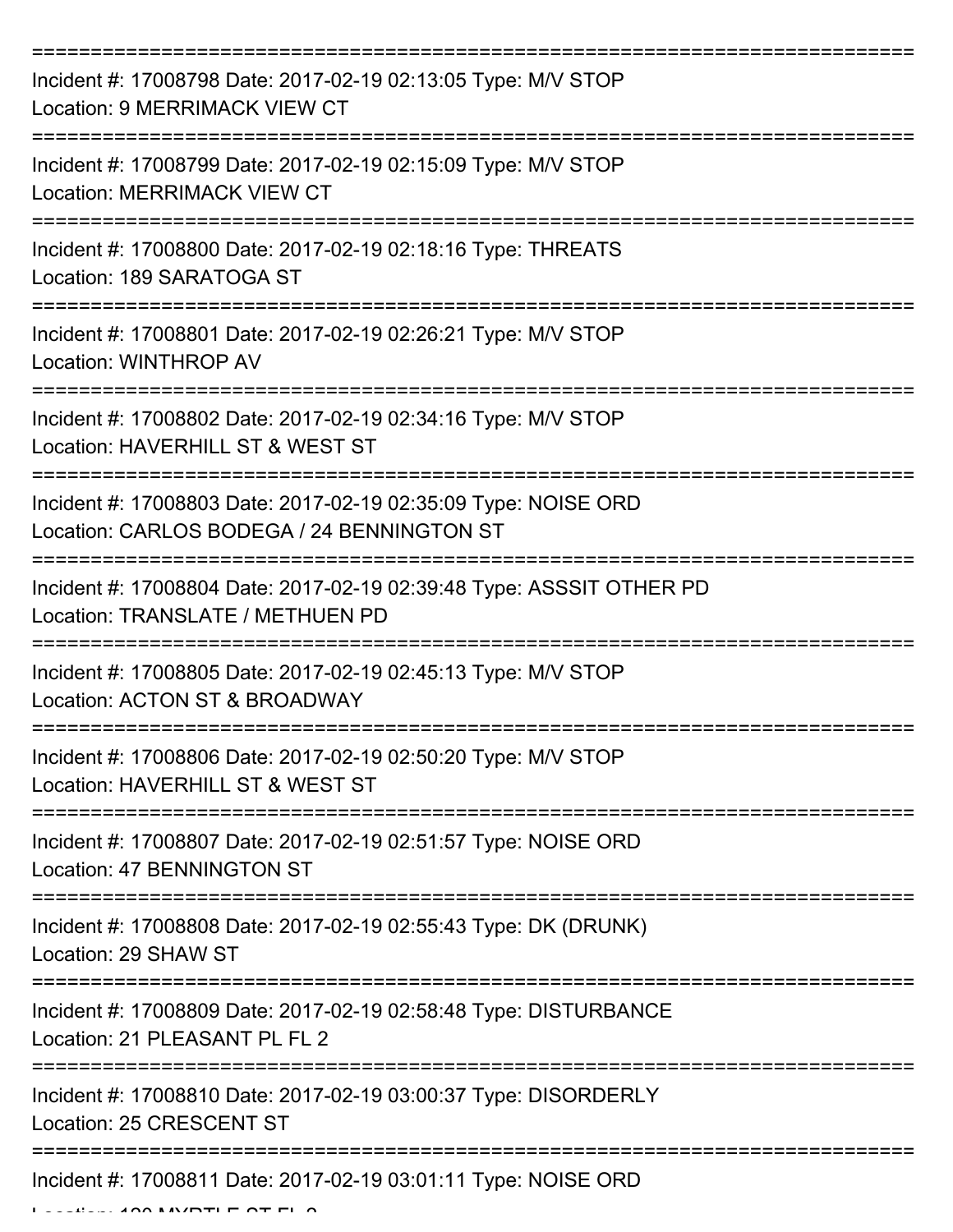| Incident #: 17008812 Date: 2017-02-19 03:03:28 Type: SUS PERS/MV<br>Location: 33 CAMELLA TEOLI WY                      |
|------------------------------------------------------------------------------------------------------------------------|
| Incident #: 17008813 Date: 2017-02-19 03:12:44 Type: M/V STOP<br>Location: S UNION ST & SALEM ST                       |
| Incident #: 17008814 Date: 2017-02-19 03:24:51 Type: CK WELL BEING<br>Location: 10 E HAVERHILL ST                      |
| Incident #: 17008815 Date: 2017-02-19 03:27:07 Type: NOISE ORD<br>Location: 489 S BROADWAY #13                         |
| Incident #: 17008816 Date: 2017-02-19 03:27:22 Type: BUILDING CHK<br>Location: COMMONWEALTH MOTORS / 1 COMMONWEALTH DR |
| Incident #: 17008817 Date: 2017-02-19 03:29:28 Type: M/V STOP<br>Location: EASTSIDE ST & FERRY ST                      |
| Incident #: 17008818 Date: 2017-02-19 03:35:07 Type: DRUG OVERDOSE<br>Location: LAUNDRY CAPITAL / 351 BROADWAY         |
| Incident #: 17008819 Date: 2017-02-19 03:42:15 Type: M/V STOP<br><b>Location: HAVERHILL ST</b>                         |
| Incident #: 17008820 Date: 2017-02-19 03:45:19 Type: BUILDING CHK<br>Location: 703 HAVERHILL ST                        |
| Incident #: 17008821 Date: 2017-02-19 03:46:35 Type: BUILDING CHK<br>Location: 678 HAVERHILL ST                        |
| Incident #: 17008822 Date: 2017-02-19 03:49:34 Type: SPECIAL CHECK<br><b>Location: 8 SHERMAN ST</b>                    |
| Incident #: 17008823 Date: 2017-02-19 03:53:59 Type: LOUD NOISE<br>Location: 125 FARNHAM ST                            |
| Incident #: 17008824 Date: 2017-02-19 04:19:23 Type: NOISE ORD<br>Location: 50 MONMOUTH ST FL 2                        |
| Incident #: 17008825 Date: 2017-02-19 04:19:43 Type: NOISE ORD                                                         |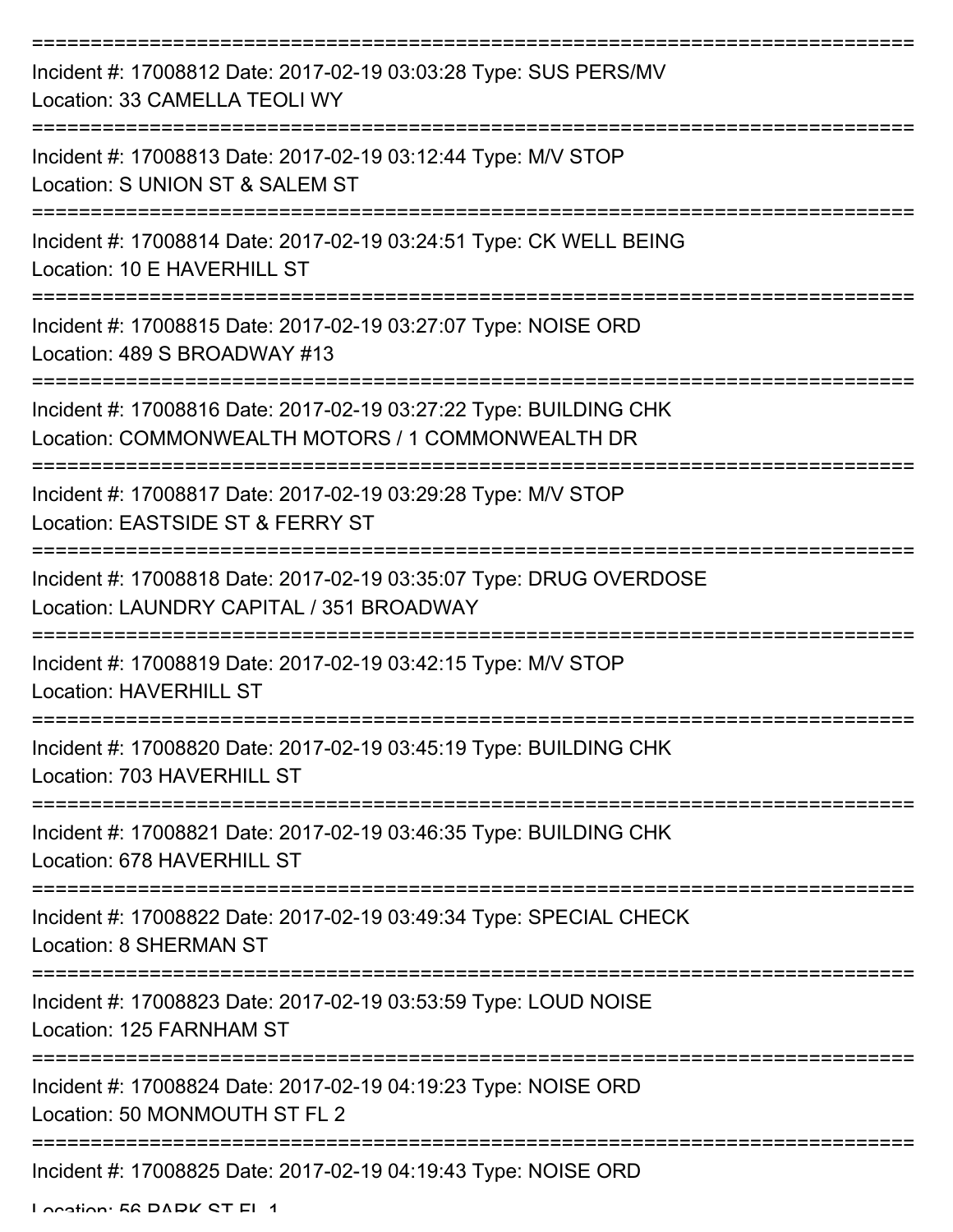| Incident #: 17008826 Date: 2017-02-19 05:15:09 Type: AUTO ACC/PI<br>Location: MARKET ST & PARKER ST   |
|-------------------------------------------------------------------------------------------------------|
| Incident #: 17008827 Date: 2017-02-19 06:39:05 Type: ALARMS<br>Location: 41 BOWDOIN ST                |
| Incident #: 17008828 Date: 2017-02-19 06:57:02 Type: M/V STOP<br>Location: COMMONWEALTH DR            |
| Incident #: 17008829 Date: 2017-02-19 07:11:37 Type: KEEP PEACE<br>Location: EMBANKMENT RD & WATER ST |
| Incident #: 17008830 Date: 2017-02-19 07:14:44 Type: M/V STOP<br><b>Location: BROADWAY</b>            |
| Incident #: 17008831 Date: 2017-02-19 07:16:01 Type: M/V STOP<br>Location: BROADWAY & WATER ST        |
| Incident #: 17008832 Date: 2017-02-19 07:18:27 Type: M/V STOP<br>Location: NEWTON ST & SALEM ST       |
| Incident #: 17008833 Date: 2017-02-19 07:24:41 Type: M/V STOP<br>Location: DAISY ST & HOLLY ST        |
| Incident #: 17008834 Date: 2017-02-19 07:44:20 Type: DISORDERLY<br>Location: 248 BROADWAY             |
| Incident #: 17008835 Date: 2017-02-19 07:57:14 Type: SPECIAL CHECK<br><b>Location: 8 SHERMAN ST</b>   |
| Incident #: 17008836 Date: 2017-02-19 08:20:44 Type: M/V STOP<br>Location: COMMONWEALTH DR            |
| Incident #: 17008837 Date: 2017-02-19 09:04:30 Type: CK WELL BEING<br>Location: 317 S BROADWAY FL 1   |
| Incident #: 17008838 Date: 2017-02-19 09:08:15 Type: MEDIC SUPPORT<br>Location: 2 DEBBIE LN           |
| Incident #: 17008839 Date: 2017-02-19 09:32:26 Type: A&B PROG<br>Location: 13 WENDELL ST              |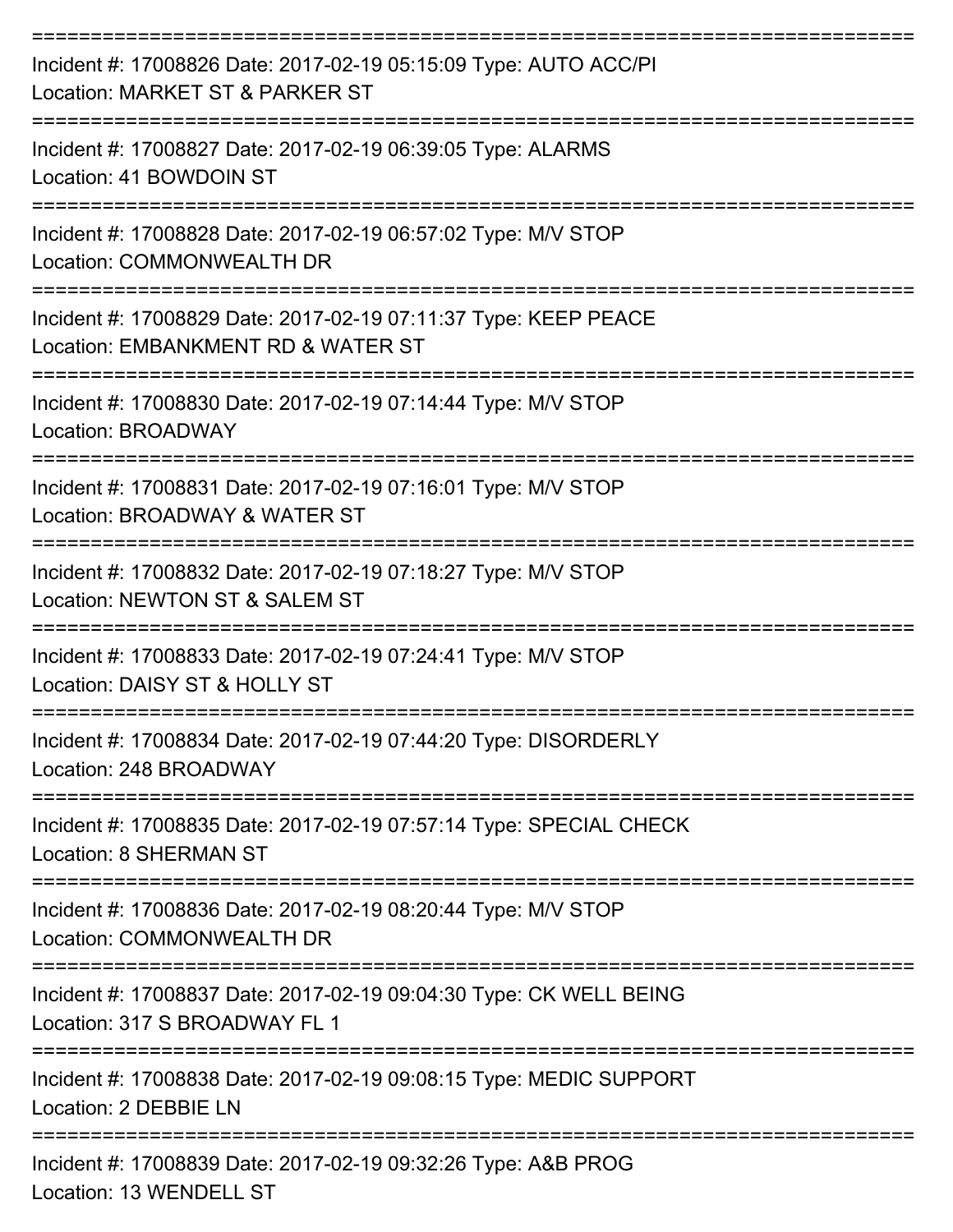| Incident #: 17008840 Date: 2017-02-19 09:42:34 Type: ALARM/BURG<br>Location: 16 BROOK ST                                             |
|--------------------------------------------------------------------------------------------------------------------------------------|
| ==============================<br>Incident #: 17008841 Date: 2017-02-19 09:45:08 Type: GUN CALL<br>Location: LAWRENCE ST & MYRTLE ST |
| Incident #: 17008842 Date: 2017-02-19 10:01:07 Type: TOW/REPOSSED<br>Location: 401 BEACON ST                                         |
| Incident #: 17008843 Date: 2017-02-19 10:06:53 Type: INVEST CONT<br>Location: AVON ST & TRINITY ST                                   |
| Incident #: 17008844 Date: 2017-02-19 10:13:33 Type: M/V STOP<br>Location: BROADWAY & TREMONT ST                                     |
| Incident #: 17008845 Date: 2017-02-19 10:19:08 Type: M/V STOP<br>Location: 304 LAWRENCE ST                                           |
| Incident #: 17008846 Date: 2017-02-19 10:23:42 Type: M/V STOP<br>Location: BRADFORD ST & BROADWAY                                    |
| Incident #: 17008847 Date: 2017-02-19 10:33:36 Type: M/V STOP<br><b>Location: 40 LAWRENCE ST</b>                                     |
| Incident #: 17008848 Date: 2017-02-19 10:44:16 Type: M/V STOP<br>Location: BRADFORD ST & BROADWAY                                    |
| Incident #: 17008849 Date: 2017-02-19 10:55:25 Type: M/V STOP<br>Location: 340 HAMPSHIRE ST                                          |
| Incident #: 17008850 Date: 2017-02-19 11:16:57 Type: INVEST CONT<br>Location: 443 BROADWAY                                           |
| Incident #: 17008851 Date: 2017-02-19 11:41:10 Type: M/V STOP<br>Location: PHILLIPS ST & SALEM ST                                    |
| Incident #: 17008852 Date: 2017-02-19 11:42:26 Type: ALARM/HOLD<br>Location: MGUYEN RESD / 68 KENT ST                                |
| Incident #: 17008853 Date: 2017-02-19 11:43:01 Type: TOW/REPOSSED<br>Location: 22 BROADWAY AV                                        |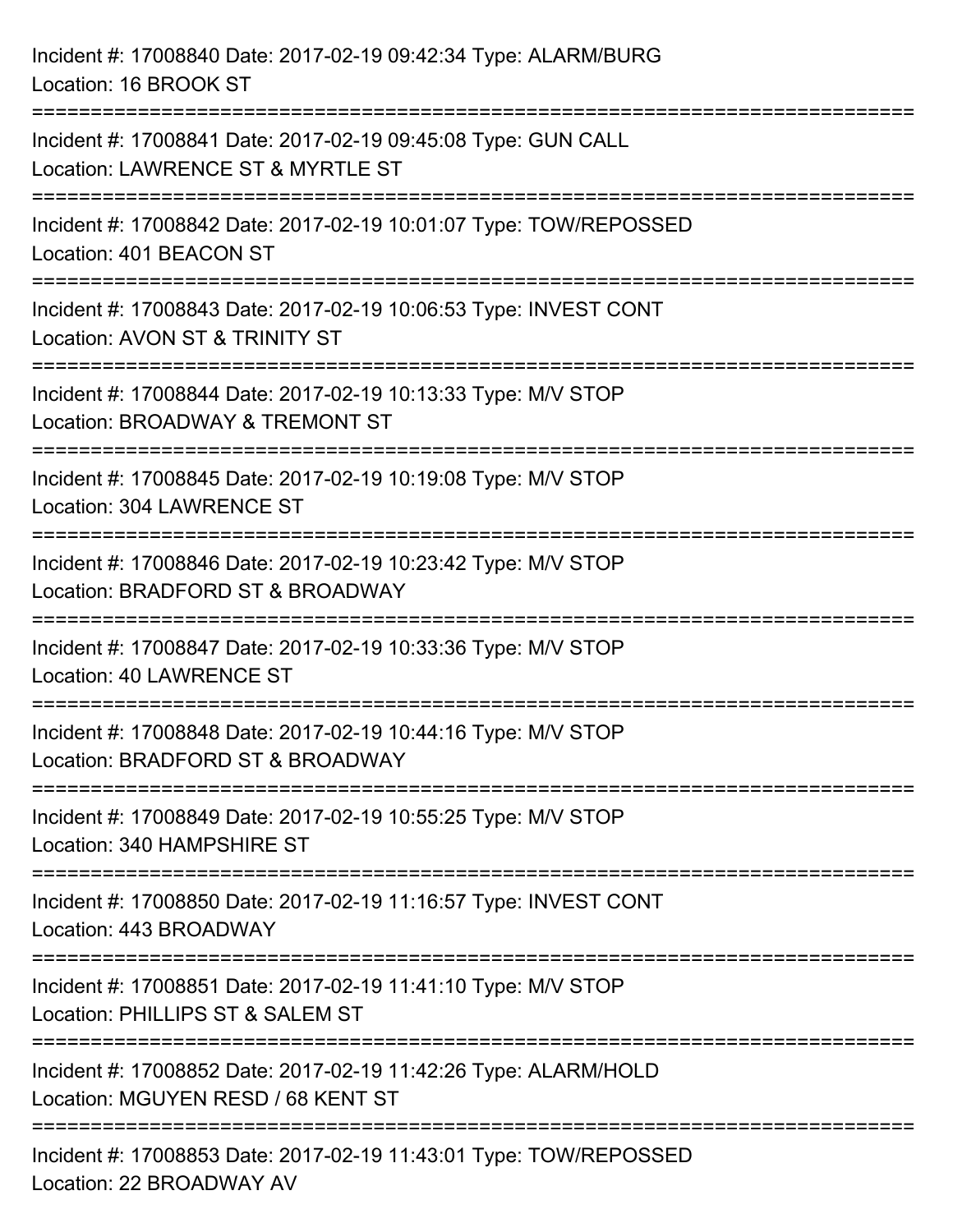| Incident #: 17008854 Date: 2017-02-19 11:48:23 Type: M/V STOP<br>Location: 279 BROADWAY                                                   |
|-------------------------------------------------------------------------------------------------------------------------------------------|
| Incident #: 17008855 Date: 2017-02-19 11:51:04 Type: TOW/REPOSSED<br>Location: 252 FARNHAM ST                                             |
| Incident #: 17008856 Date: 2017-02-19 11:54:09 Type: M/V STOP<br>Location: S UNION ST & SALEM ST<br>:======================               |
| Incident #: 17008857 Date: 2017-02-19 11:59:31 Type: TRESPASSING<br>Location: PARTHUM SCHOOL / 255 E HAVERHILL ST                         |
| Incident #: 17008858 Date: 2017-02-19 12:08:09 Type: HIT & RUN M/V<br>Location: 52 EVERETT ST                                             |
| Incident #: 17008859 Date: 2017-02-19 12:12:42 Type: AUTO ACC/NO PI<br>Location: MARKET ST & PARKER ST                                    |
| Incident #: 17008860 Date: 2017-02-19 12:13:34 Type: ALARM/BURG<br>Location: LOPEZ RESD / 2 EVERETT ST                                    |
| Incident #: 17008861 Date: 2017-02-19 12:32:00 Type: HIT & RUN M/V<br>Location: 108 GARDEN ST                                             |
| Incident #: 17008862 Date: 2017-02-19 12:36:39 Type: M/V STOP<br>Location: CANAL ST & UNION ST                                            |
| Incident #: 17008863 Date: 2017-02-19 13:42:19 Type: DOMESTIC/PROG<br>Location: 2 EUTAW ST FL 1STFL                                       |
| Incident #: 17008864 Date: 2017-02-19 13:45:22 Type: SUICIDE ATTEMPT<br>Location: 28 PACKARD ST<br>-------------------------------------- |
| Incident #: 17008865 Date: 2017-02-19 13:48:27 Type: MISSING PERS<br>Location: METHUEN MASS / 175 LOWELL ST                               |
| Incident #: 17008866 Date: 2017-02-19 13:48:33 Type: LIC PLATE STO<br>Location: 462 HAVERHILL ST                                          |
| Incident #: 17008867 Date: 2017-02-19 13:52:19 Type: MAN DOWN<br>Location: 244 BROADWAY                                                   |

===========================================================================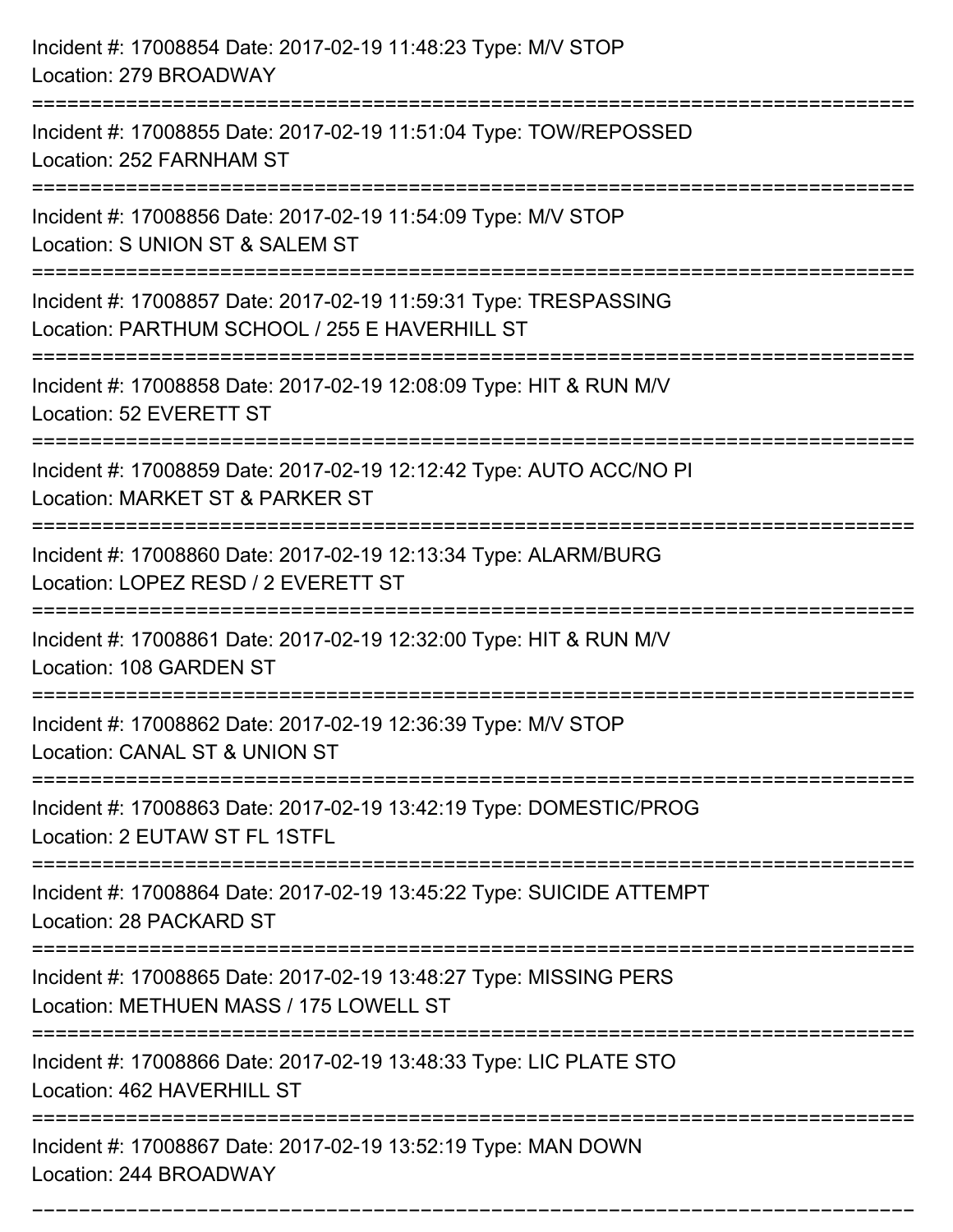| Incident #: 17008868 Date: 2017-02-19 13:54:05 Type: TOW/REPOSSED<br>Location: 293 JACKSON ST                                                                      |
|--------------------------------------------------------------------------------------------------------------------------------------------------------------------|
| Incident #: 17008869 Date: 2017-02-19 14:05:43 Type: ALARM/BURG<br>Location: SANTIAGO RESD / 12 TYLER ST                                                           |
| Incident #: 17008870 Date: 2017-02-19 14:12:15 Type: CK WELL BEING<br>Location: 362 ESSEX ST #311<br>============================                                  |
| Incident #: 17008871 Date: 2017-02-19 14:36:01 Type: ASSSIT OTHER PD<br>Location: 103 PERRY AV #1                                                                  |
| Incident #: 17008872 Date: 2017-02-19 14:37:30 Type: TOW/REPOSSED<br>Location: 105 OXFORD ST<br>==================================<br>============================ |
| Incident #: 17008873 Date: 2017-02-19 14:50:26 Type: AUTO ACC/NO PI<br>Location: BROADWAY & CANAL ST                                                               |
| Incident #: 17008874 Date: 2017-02-19 14:53:28 Type: DISTURBANCE<br>Location: 6 ENDICOTT ST                                                                        |
| Incident #: 17008875 Date: 2017-02-19 15:12:04 Type: SUS PERS/MV<br>Location: GENERAL ST & PROSPECT ST                                                             |
| Incident #: 17008876 Date: 2017-02-19 15:15:45 Type: M/V STOP<br>Location: RESERVOIR ST                                                                            |
| Incident #: 17008878 Date: 2017-02-19 15:26:42 Type: HIT & RUN M/V<br>Location: 38 KATHERINE ST                                                                    |
| Incident #: 17008877 Date: 2017-02-19 15:28:01 Type: M/V STOP<br>Location: TOW ALLEY / 8 SPRINGFIELD ST                                                            |
| Incident #: 17008879 Date: 2017-02-19 15:39:32 Type: HIT & RUN M/V<br>Location: CEDAR ST & HAMPSHIRE ST                                                            |
| Incident #: 17008880 Date: 2017-02-19 15:44:54 Type: NOISE ORD<br>Location: 274 E HAVERHILL ST #APT11                                                              |
| Incident #: 17008881 Date: 2017-02-19 16:13:32 Type: NOISE ORD<br>Location: HAFFNER'S GAS STATION / 69 PARKER ST                                                   |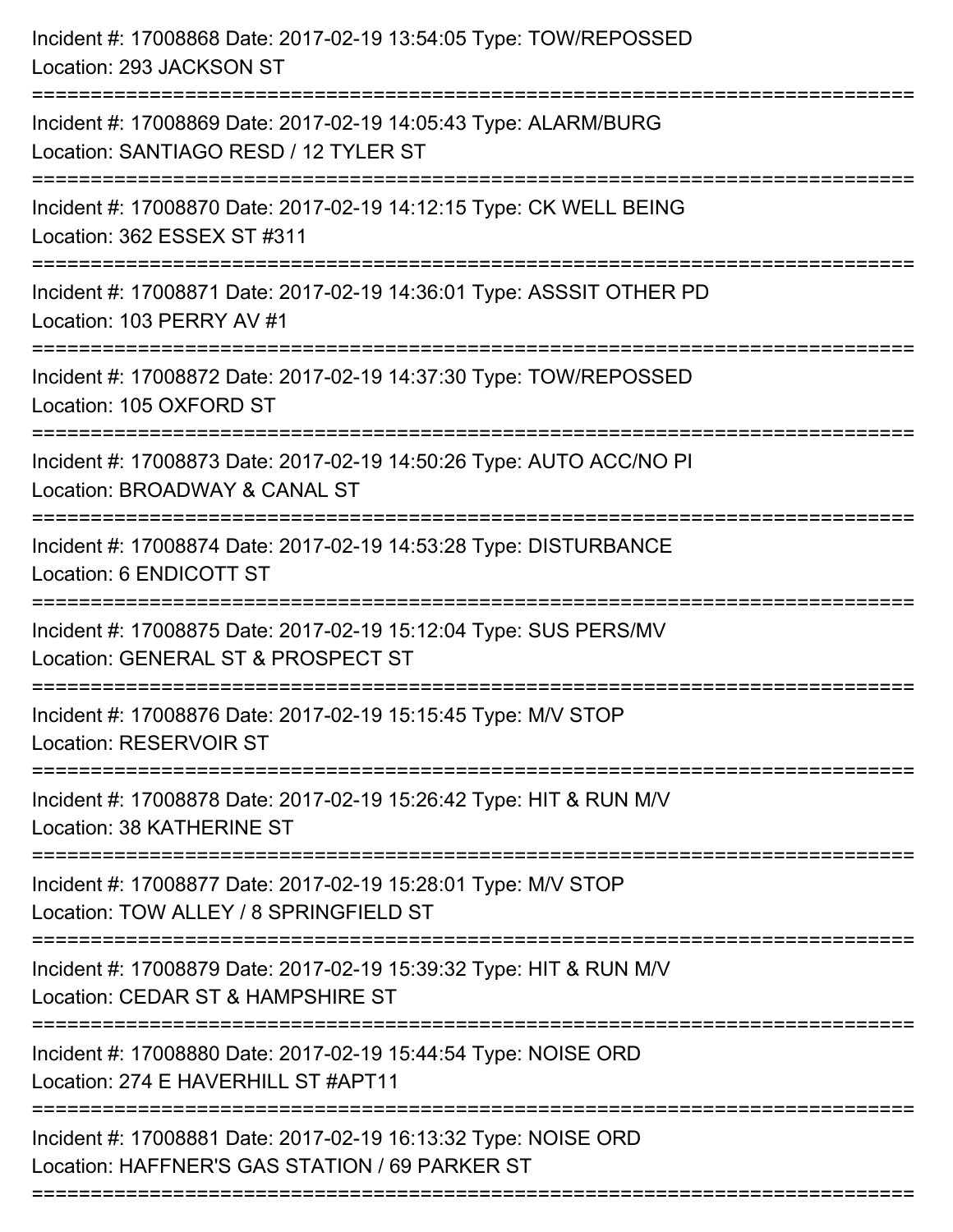Location: ANDOVER ST & S BROADWAY

| Incident #: 17008882 Date: 2017-02-19 16:20:23 Type: ASSSIT AMBULANC<br>Location: 35 KINGSTON ST               |
|----------------------------------------------------------------------------------------------------------------|
| Incident #: 17008884 Date: 2017-02-19 16:38:03 Type: UNWANTEDGUEST<br>Location: JIMMY JOHNS / 500 MERRIMACK ST |
| Incident #: 17008885 Date: 2017-02-19 16:39:04 Type: ALARM/BURG<br>Location: SHOP STREET CORP / 696 ESSEX ST   |
| Incident #: 17008886 Date: 2017-02-19 16:40:37 Type: AUTO ACC/NO PI<br>Location: 109 LAWRENCE ST               |
| Incident #: 17008887 Date: 2017-02-19 16:47:05 Type: MV/BLOCKING<br>Location: 241 LAWRENCE ST                  |
| Incident #: 17008888 Date: 2017-02-19 17:07:20 Type: GENERAL SERV<br>Location: 287 BROADWAY                    |
| Incident #: 17008889 Date: 2017-02-19 17:12:11 Type: AUTO ACC/UNK PI<br>Location: JACKSON ST & KENDRICK ST     |
| Incident #: 17008890 Date: 2017-02-19 17:13:58 Type: M/V STOP<br>Location: FRANKLIN ST & HAVERHILL ST          |
| Incident #: 17008892 Date: 2017-02-19 17:22:03 Type: HIT & RUN M/V<br>Location: LAWRENCE ST & PARK ST          |
| Incident #: 17008891 Date: 2017-02-19 17:22:11 Type: M/V STOP<br>Location: AMESBURY ST & LOWELL ST             |
| Incident #: 17008893 Date: 2017-02-19 17:23:24 Type: M/V STOP<br>Location: CENTRAL BRIDGE / 0 MERRIMACK ST     |
| Incident #: 17008894 Date: 2017-02-19 17:30:15 Type: M/V STOP<br>Location: MARKET ST & SALEM ST                |
| Incident #: 17008895 Date: 2017-02-19 17:31:07 Type: M/V STOP<br>Location: MARKET ST & PARKER ST               |
|                                                                                                                |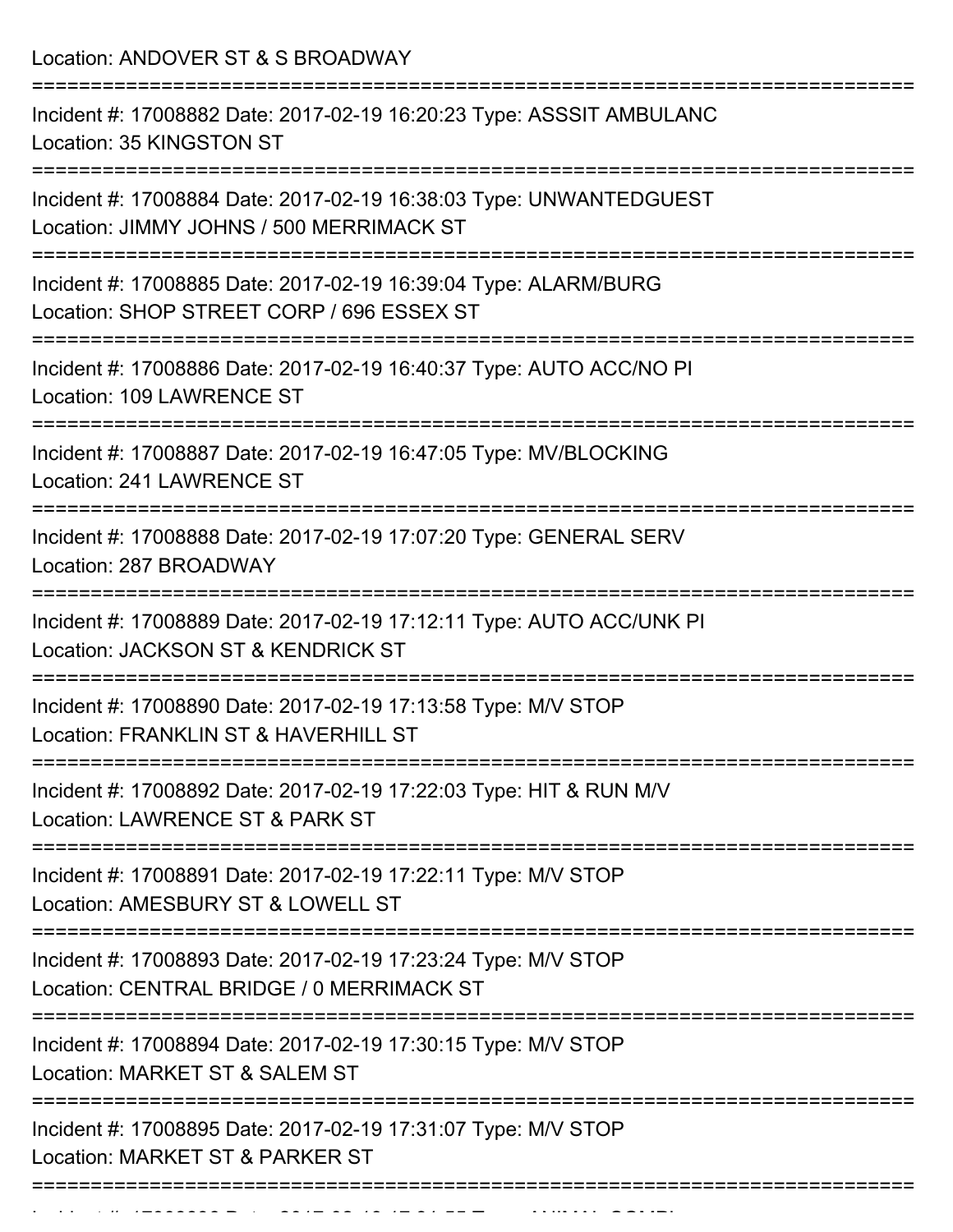| Incident #: 17008897 Date: 2017-02-19 17:34:18 Type: M/V STOP<br>Location: 9 BROADWAY                            |
|------------------------------------------------------------------------------------------------------------------|
| Incident #: 17008898 Date: 2017-02-19 17:35:19 Type: NOISE ORD<br>Location: HAFFNER'S GAS STATION / 69 PARKER ST |
| Incident #: 17008899 Date: 2017-02-19 17:36:01 Type: M/V STOP<br>Location: LAWRENCE ST & METHUEN ST              |
| Incident #: 17008900 Date: 2017-02-19 17:40:37 Type: M/V STOP<br>Location: 101 AMESBURY ST                       |
| Incident #: 17008901 Date: 2017-02-19 17:41:50 Type: M/V STOP<br>Location: HAMPSHIRE ST & LOWELL ST              |
| Incident #: 17008902 Date: 2017-02-19 17:45:23 Type: NOISE ORD<br>Location: 103 FARNHAM ST                       |
| Incident #: 17008903 Date: 2017-02-19 17:45:26 Type: M/V STOP<br>Location: COMMONWEALTH DR & MARSTON ST          |
| Incident #: 17008904 Date: 2017-02-19 17:53:05 Type: M/V STOP<br><b>Location: HOFFMAN AV</b>                     |
| Incident #: 17008905 Date: 2017-02-19 17:54:16 Type: MAN DOWN<br>Location: 75 FARNHAM ST #2                      |
| Incident #: 17008906 Date: 2017-02-19 17:58:53 Type: M/V STOP<br>Location: ESSEX ST & FRANKLIN ST                |
| Incident #: 17008907 Date: 2017-02-19 18:00:10 Type: M/V STOP<br>Location: CENTRAL BRIDGE / 0 MERRIMACK ST       |
| Incident #: 17008908 Date: 2017-02-19 18:04:21 Type: M/V STOP<br>Location: CENTRAL BRIDGE / 0 MERRIMACK ST       |
| Incident #: 17008909 Date: 2017-02-19 18:05:40 Type: M/V STOP<br>Location: 84 CROSS ST                           |
|                                                                                                                  |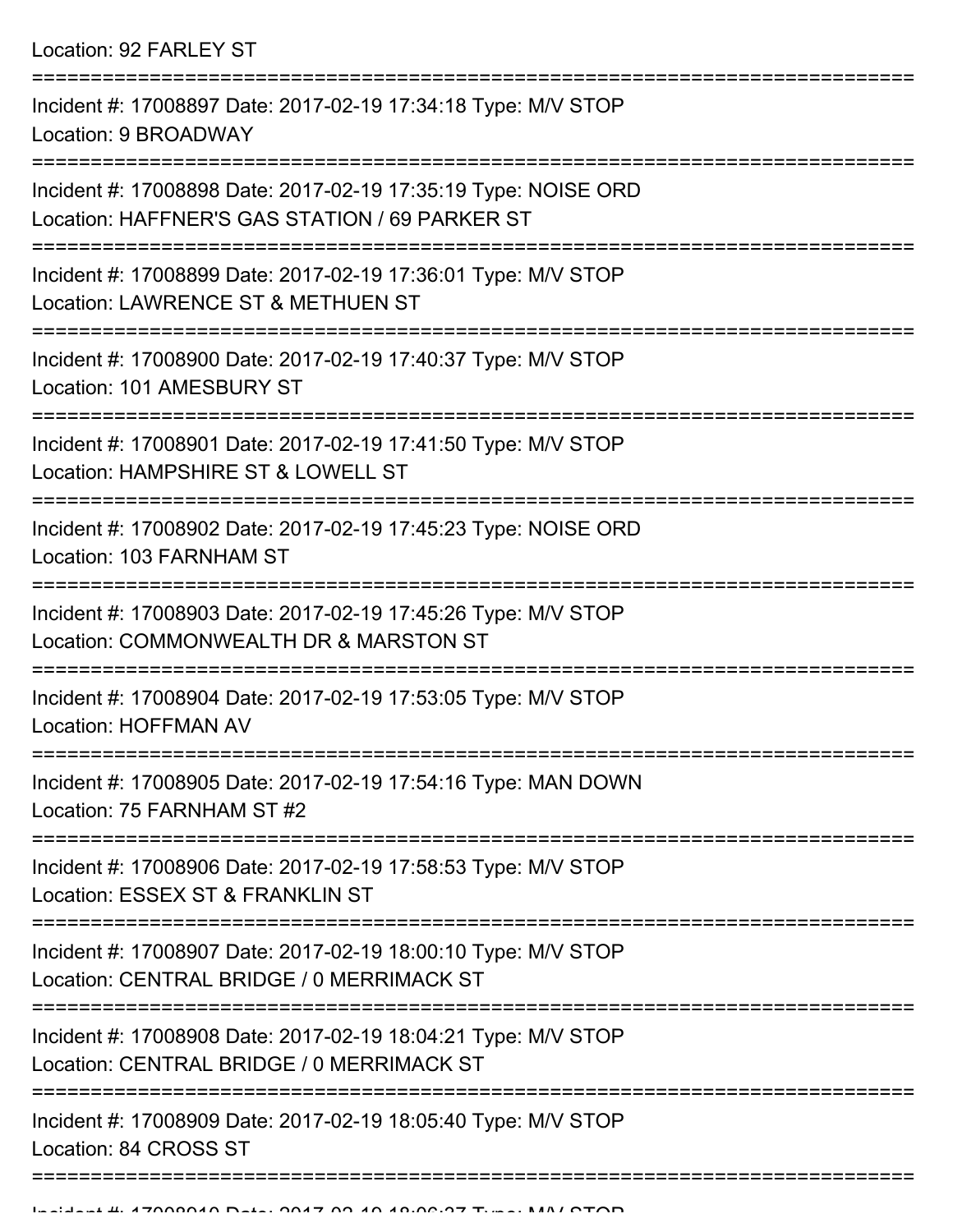| Location: MERRIMACK ST & PARKER ST<br>======================                                                                     |
|----------------------------------------------------------------------------------------------------------------------------------|
| Incident #: 17008911 Date: 2017-02-19 18:08:18 Type: M/V STOP<br>Location: CANTON ST & PROSPECT ST<br>:========================= |
| Incident #: 17008912 Date: 2017-02-19 18:10:40 Type: HIT & RUN M/V<br>Location: BROADWAY & CROSS ST                              |
| Incident #: 17008913 Date: 2017-02-19 18:11:15 Type: M/V STOP<br>Location: 32 LAWRENCE ST                                        |
| Incident #: 17008914 Date: 2017-02-19 18:12:54 Type: M/V STOP<br>Location: AMESBURY ST & LOWELL ST                               |
| Incident #: 17008915 Date: 2017-02-19 18:13:17 Type: M/V STOP<br><b>Location: CONCORD ST</b>                                     |
| Incident #: 17008916 Date: 2017-02-19 18:21:03 Type: CK WELL BEING<br><b>Location: FALLS BRIDGE</b>                              |
| Incident #: 17008917 Date: 2017-02-19 18:25:35 Type: M/V STOP<br><b>Location: WINTHROP AV</b>                                    |
| Incident #: 17008918 Date: 2017-02-19 18:25:54 Type: EMERGENCY209A<br>Location: BAILEY ST & S UNION ST                           |
| Incident #: 17008919 Date: 2017-02-19 18:32:40 Type: M/V STOP<br>Location: AMESBURY ST & METHUEN ST                              |
| Incident #: 17008920 Date: 2017-02-19 18:33:59 Type: M/V STOP<br>Location: METHUEN ST & MILL ST                                  |
| Incident #: 17008921 Date: 2017-02-19 18:40:26 Type: M/V STOP<br>Location: COMMON ST & LAWRENCE ST                               |
| Incident #: 17008922 Date: 2017-02-19 18:44:00 Type: DISTURBANCE<br>Location: 139 E HAVERHILL ST                                 |
| Incident #: 17008923 Date: 2017-02-19 18:46:02 Type: M/V STOP<br>Location: BROADWAY & METHUEN ST                                 |
| Incident #: 17008924 Date: 2017-02-19 18:49:19 Type: M/V STOP                                                                    |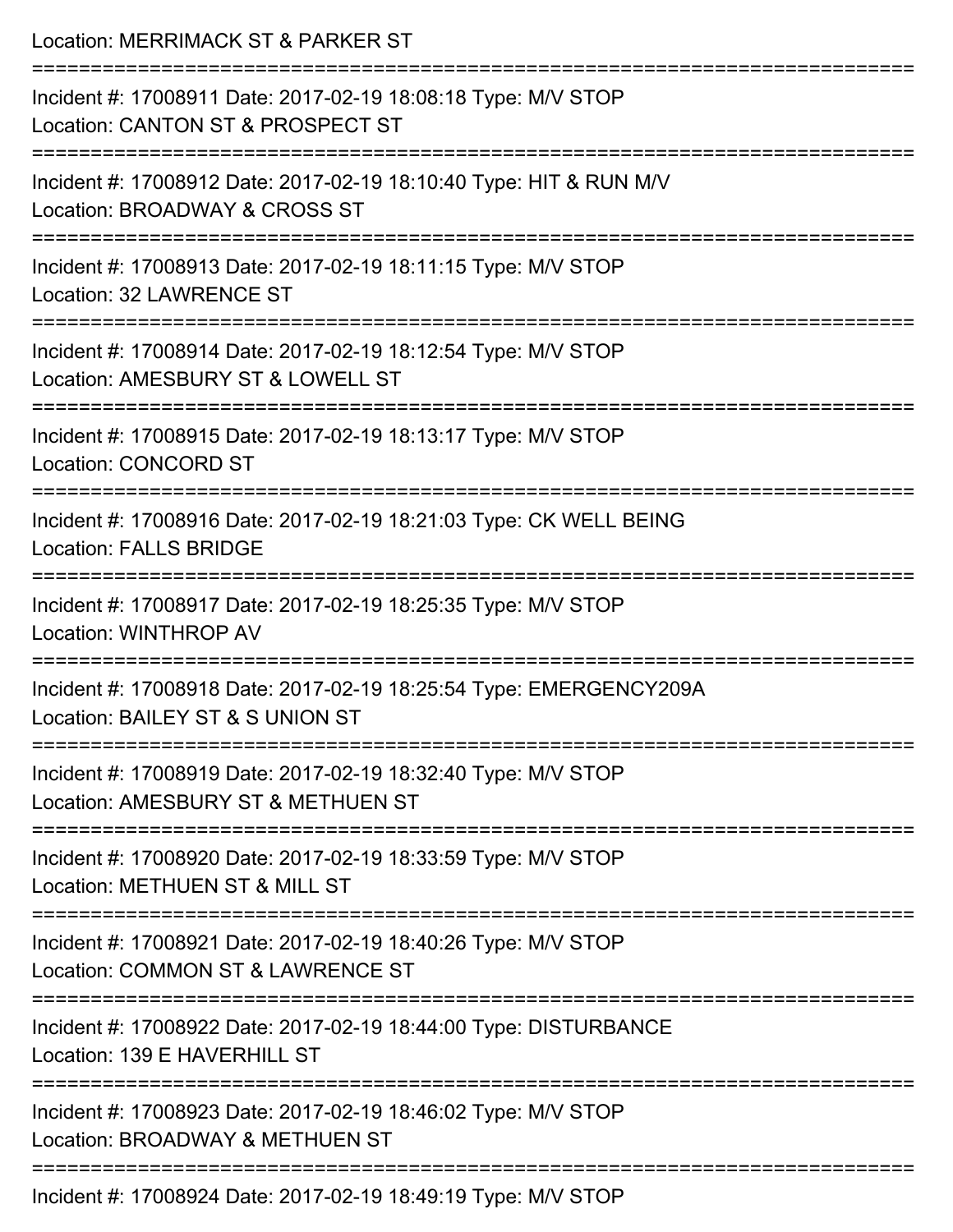| Incident #: 17008925 Date: 2017-02-19 18:53:08 Type: M/V STOP<br>Location: ARLINGTON ST & BROADWAY   |
|------------------------------------------------------------------------------------------------------|
| Incident #: 17008926 Date: 2017-02-19 19:01:21 Type: M/V STOP<br>Location: 2 MUSEUM SQ               |
| Incident #: 17008927 Date: 2017-02-19 19:04:10 Type: MV/BLOCKING<br>Location: 380 LOWELL ST          |
| Incident #: 17008928 Date: 2017-02-19 19:06:08 Type: M/V STOP<br><b>Location: WEST ST</b>            |
| Incident #: 17008929 Date: 2017-02-19 19:06:45 Type: M/V STOP<br>Location: BUNKERHILL ST & MYRTLE ST |
| Incident #: 17008930 Date: 2017-02-19 19:16:06 Type: M/V STOP<br>Location: 599 CANAL ST              |
| Incident #: 17008931 Date: 2017-02-19 19:23:36 Type: NOISE ORD<br>Location: S BROADWAY & WEARE ST    |
| Incident #: 17008932 Date: 2017-02-19 19:26:52 Type: M/V STOP<br>Location: 32 LAWRENCE ST            |
| Incident #: 17008933 Date: 2017-02-19 19:27:46 Type: EXTRA SURVEIL<br><b>Location: 8 SHERMAN ST</b>  |
| Incident #: 17008934 Date: 2017-02-19 19:28:47 Type: M/V STOP<br>Location: ESSEX ST & HAMPSHIRE ST   |
| Incident #: 17008935 Date: 2017-02-19 19:32:25 Type: M/V STOP<br>Location: AMESBURY ST & METHUEN ST  |
| Incident #: 17008936 Date: 2017-02-19 19:32:28 Type: NOISE ORD<br>Location: 42 BENNINGTON ST         |
| Incident #: 17008937 Date: 2017-02-19 19:39:42 Type: M/V STOP<br>Location: BROADWAY & ESSEX ST       |
| Incident #: 17008938 Date: 2017-02-19 19:41:24 Type: M/V STOP                                        |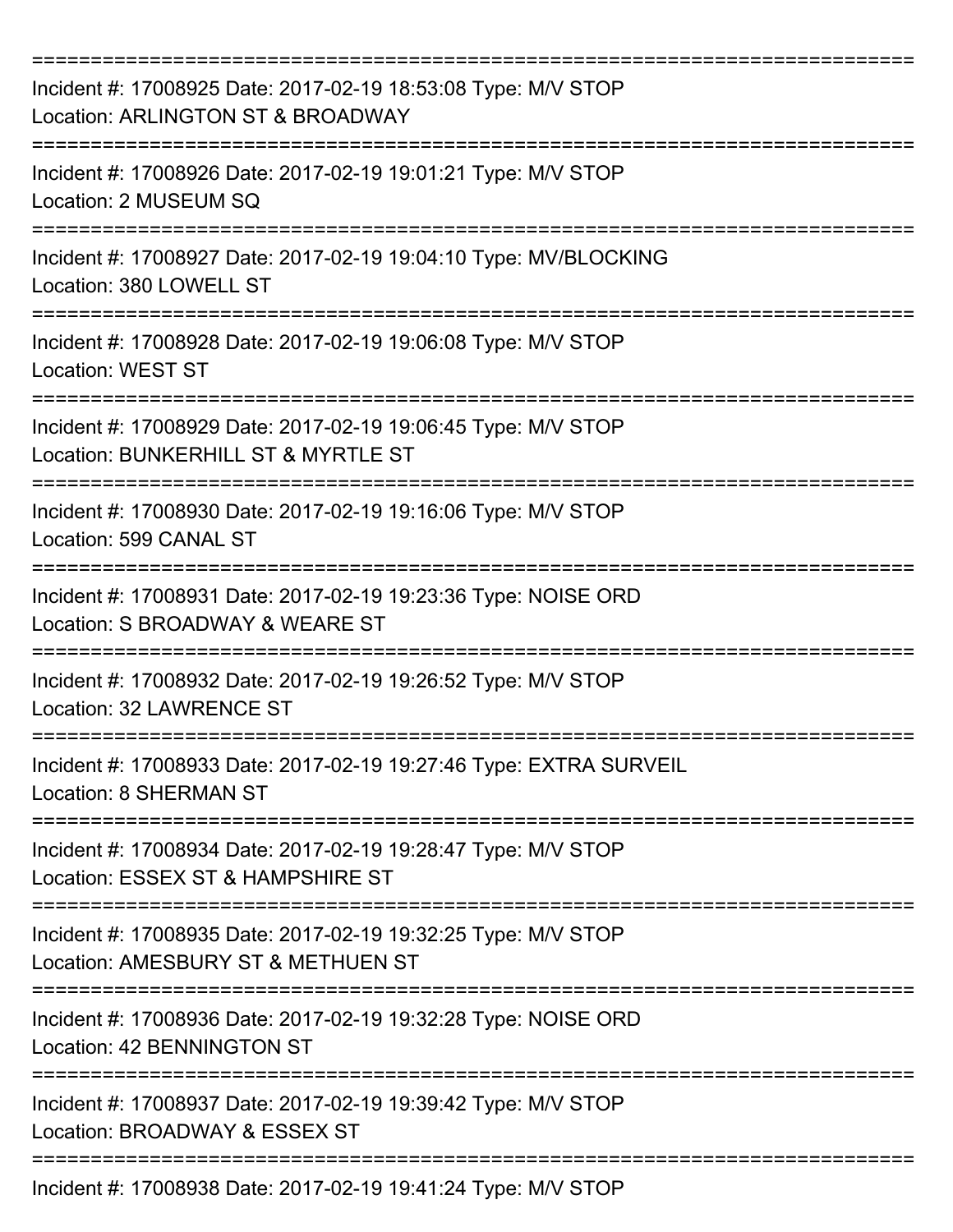| Incident #: 17008939 Date: 2017-02-19 19:44:19 Type: M/V STOP<br>Location: ELM ST & HAMPSHIRE ST           |
|------------------------------------------------------------------------------------------------------------|
| Incident #: 17008940 Date: 2017-02-19 19:50:07 Type: MV/BLOCKING<br>Location: 220 WALNUT ST                |
| Incident #: 17008941 Date: 2017-02-19 19:51:16 Type: M/V STOP<br>Location: AMESBURY ST & COMMON ST         |
| Incident #: 17008942 Date: 2017-02-19 19:54:47 Type: M/V STOP<br>Location: 201 HAVERHILL ST                |
| Incident #: 17008943 Date: 2017-02-19 19:57:08 Type: WIRE DOWN<br>Location: 34 WASHINGTON ST               |
| Incident #: 17008944 Date: 2017-02-19 20:03:10 Type: GENERAL SERV<br>Location: SEVEN ELEVEN / 370 BROADWAY |
| Incident #: 17008945 Date: 2017-02-19 20:07:24 Type: AUTO ACC/NO PI<br>Location: ERVING AV & LAWRENCE ST   |
| Incident #: 17008946 Date: 2017-02-19 20:09:47 Type: SUS PERS/MV<br>Location: AUBURN ST & HAMPSHIRE ST     |
| Incident #: 17008947 Date: 2017-02-19 20:24:37 Type: WIRE DOWN<br>Location: 242 ANDOVER ST                 |
| Incident #: 17008948 Date: 2017-02-19 20:26:03 Type: AUTO ACC/NO PI<br>Location: 62 FRANKLIN ST            |
| Incident #: 17008949 Date: 2017-02-19 20:30:59 Type: CK WELL BEING<br>Location: FARNHAM ST & PARKER ST     |
| Incident #: 17008950 Date: 2017-02-19 20:32:40 Type: SUS PERS/MV<br>Location: 59 BELLEVUE ST               |
| Incident #: 17008952 Date: 2017-02-19 20:35:31 Type: CK WELL BEING<br>Location: 56 NEWBURY ST FL 1         |
| Incident #: 17008951 Date: 2017-02-19 20:35:38 Type: AUTO ACC/NO PI                                        |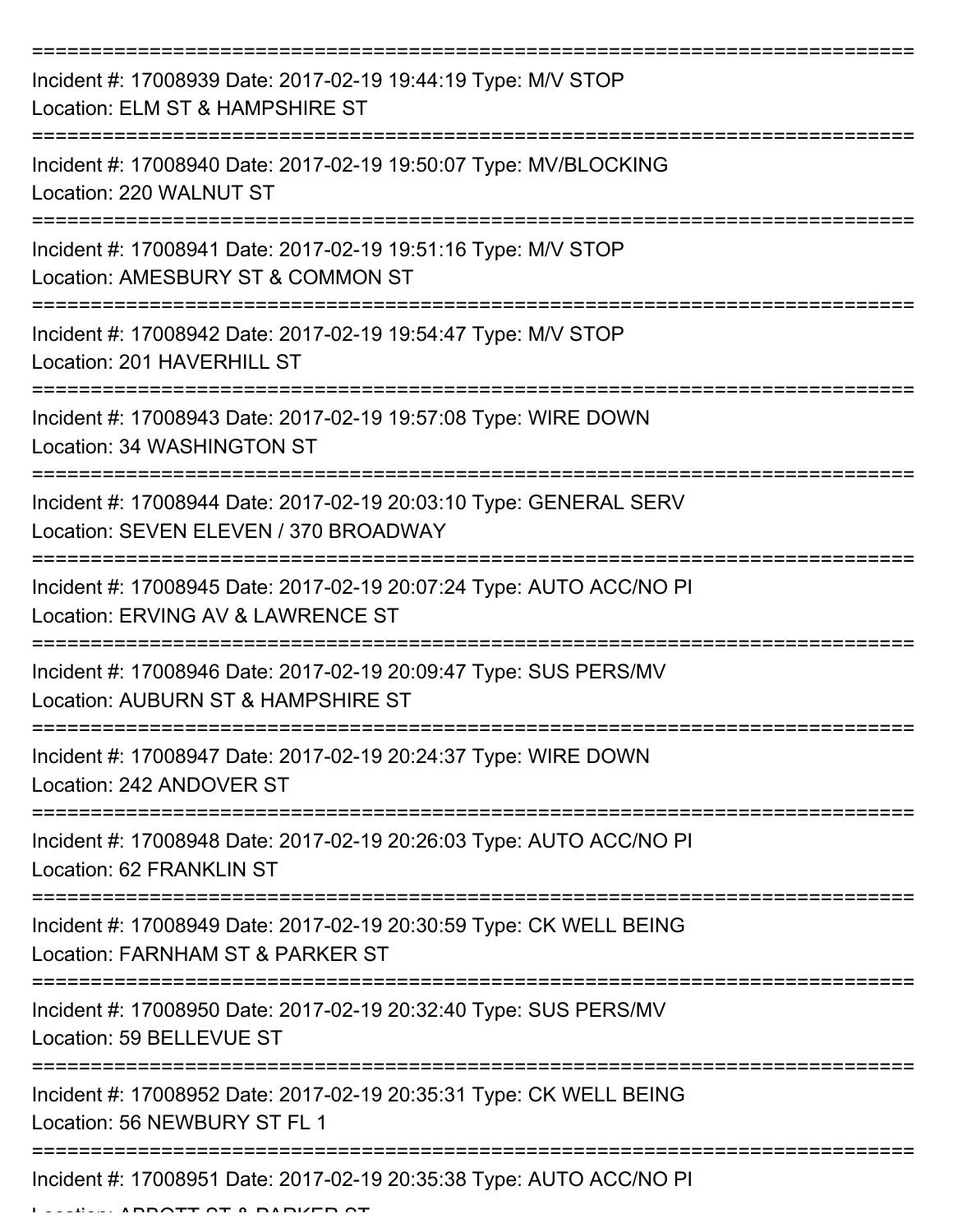| Incident #: 17008953 Date: 2017-02-19 20:41:33 Type: VIO 209A<br>Location: 65 WILLOW ST FL 2                  |
|---------------------------------------------------------------------------------------------------------------|
| Incident #: 17008954 Date: 2017-02-19 20:56:27 Type: M/V STOP<br>Location: PARK ST & WILLOW ST                |
| Incident #: 17008955 Date: 2017-02-19 21:04:40 Type: MEDIC SUPPORT<br>Location: 255 ESSEX ST                  |
| Incident #: 17008956 Date: 2017-02-19 21:21:42 Type: KEEP PEACE<br>Location: 139 BENNINGTON ST FL 2           |
| Incident #: 17008957 Date: 2017-02-19 21:26:20 Type: 911 HANG UP<br>Location: 47 TREMONT ST FL 1              |
| Incident #: 17008958 Date: 2017-02-19 21:57:04 Type: UNWANTEDGUEST<br>Location: 75 BROOKFIELD ST FL 2         |
| Incident #: 17008959 Date: 2017-02-19 21:58:19 Type: ALARMS<br>Location: ROLLINS SCHOOL / 451 HOWARD ST       |
| Incident #: 17008960 Date: 2017-02-19 22:01:23 Type: VIO CITY ORD<br>Location: 229 WALNUT ST                  |
| Incident #: 17008961 Date: 2017-02-19 22:05:17 Type: DOMESTIC/PROG<br>Location: 16 HANCOCK ST                 |
| Incident #: 17008962 Date: 2017-02-19 22:25:16 Type: ALARM/BURG<br>Location: OLIVER SCHOOL / 183 HAVERHILL ST |
| Incident #: 17008963 Date: 2017-02-19 22:39:55 Type: GENERAL SERV<br>Location: WENDY'S / 99 WINTHROP AV       |
| Incident #: 17008964 Date: 2017-02-19 22:43:45 Type: M/V STOP<br>Location: LOWELL ST & WINTER ST              |
| Incident #: 17008965 Date: 2017-02-19 22:47:41 Type: AUTO ACC/NO PI<br>Location: 65 E HAVERHILL ST            |
| Incident #: 17008966 Date: 2017-02-19 22:50:28 Type: DOMESTIC/PAST                                            |